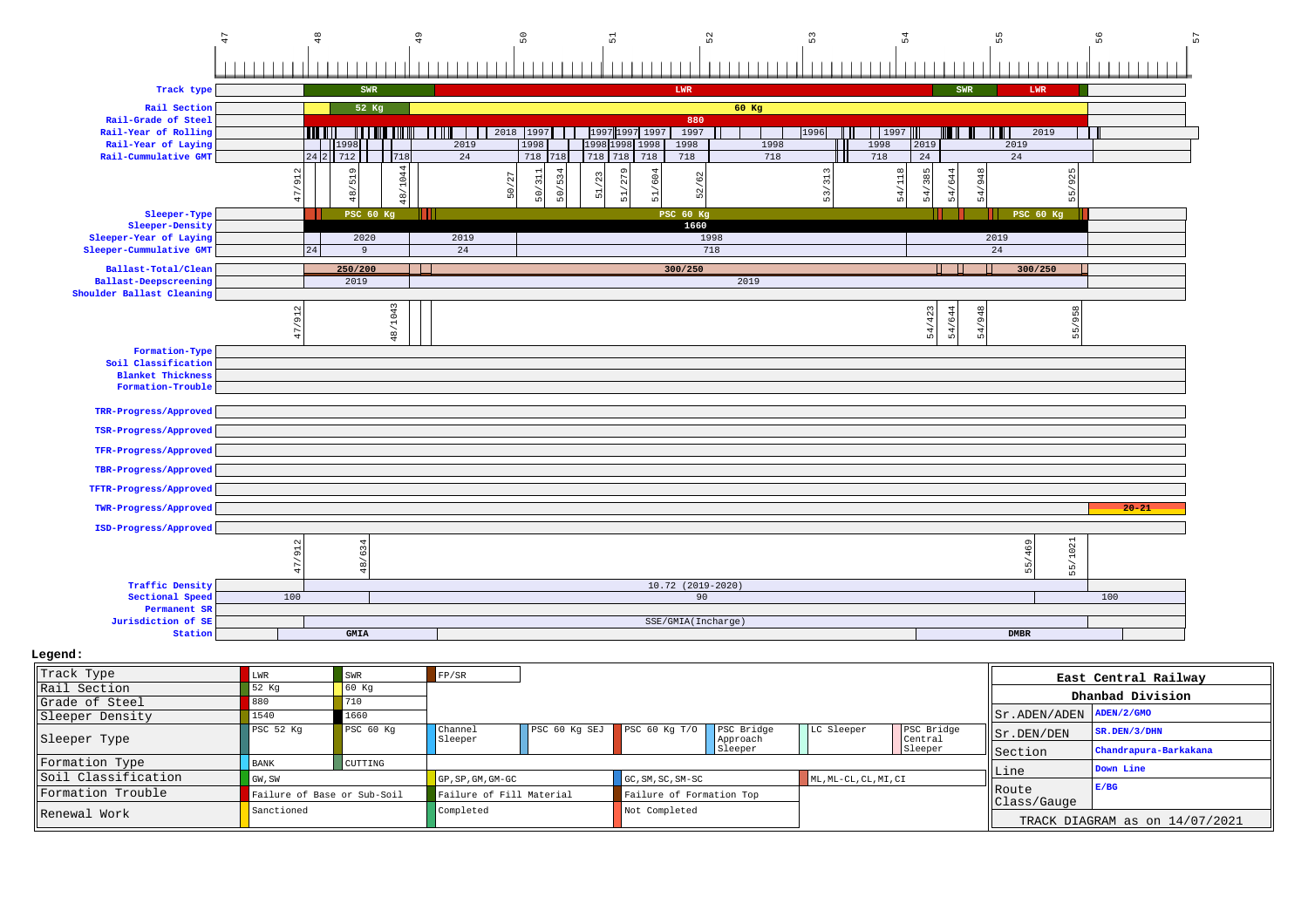| 57                        | $_{58}$      | 59             |                               | $\rm ^{\circ}$ | $\overline{\mathbb{G}}$ | $^{62}$   | $63$ | 64 | 65               | $66$                            | 67                   |
|---------------------------|--------------|----------------|-------------------------------|----------------|-------------------------|-----------|------|----|------------------|---------------------------------|----------------------|
|                           |              |                |                               |                |                         |           |      |    |                  |                                 |                      |
|                           |              |                |                               |                |                         |           |      |    |                  |                                 |                      |
| Track type                |              |                |                               |                |                         |           |      |    |                  | SWR<br><b>LWR</b>               | SWR                  |
| Rail Section              |              |                |                               |                |                         |           |      |    |                  |                                 | 60 Kg                |
| Rail-Grade of Steel       |              |                |                               |                |                         |           |      |    |                  |                                 | 880                  |
| Rail-Year of Rolling      |              |                |                               |                |                         |           |      |    |                  |                                 | 1998                 |
| Rail-Year of Laying       |              |                |                               |                |                         |           |      |    |                  | 1999                            |                      |
| Rail-Cummulative GMT      |              |                |                               |                |                         |           |      |    |                  |                                 | 709                  |
|                           |              |                |                               |                |                         |           |      |    | 65/598<br>65/901 |                                 | 66/725               |
| Sleeper-Type              |              |                |                               |                |                         |           |      |    |                  | PSC 60 Kg                       |                      |
| Sleeper-Density           |              |                |                               |                |                         |           |      |    |                  |                                 | 1660                 |
| Sleeper-Year of Laying    |              |                |                               |                |                         |           |      |    |                  | Ш<br>1999                       | <b>TITLE</b>         |
| Sleeper-Cummulative GMT   |              |                |                               |                |                         |           |      |    |                  | 658<br>11 I I I                 | ШT                   |
| Ballast-Total/Clean       |              |                |                               |                |                         |           |      |    |                  | 150/0                           |                      |
| Ballast-Deepscreening     |              |                |                               |                |                         |           |      |    |                  | 2012                            |                      |
| Shoulder Ballast Cleaning |              |                |                               |                |                         |           |      |    |                  |                                 |                      |
|                           |              |                |                               |                |                         |           |      |    | 65/885           |                                 | 66/908               |
| Formation-Type            |              |                |                               |                |                         |           |      |    |                  |                                 |                      |
| Soil Classification       |              |                |                               |                |                         |           |      |    |                  |                                 |                      |
| <b>Blanket Thickness</b>  |              |                |                               |                |                         |           |      |    |                  |                                 |                      |
| Formation-Trouble         |              |                |                               |                |                         |           |      |    |                  |                                 |                      |
| TRR-Progress/Approved     |              |                |                               |                |                         |           |      |    |                  |                                 |                      |
| TSR-Progress/Approved     |              |                |                               |                |                         |           |      |    |                  |                                 |                      |
| TFR-Progress/Approved     |              |                |                               |                |                         |           |      |    |                  | $15 - 16$                       |                      |
| TBR-Progress/Approved     |              |                |                               |                |                         |           |      |    |                  |                                 |                      |
| TFTR-Progress/Approved    |              |                |                               |                |                         |           |      |    |                  |                                 |                      |
| TWR-Progress/Approved     |              |                |                               |                |                         | $20 - 21$ |      |    |                  |                                 |                      |
| ISD-Progress/Approved     |              |                |                               |                |                         |           |      |    |                  |                                 |                      |
|                           |              |                |                               |                |                         |           |      |    | 65/700           | $\overline{5}$<br>$\frac{1}{2}$ | /751<br>99           |
| <b>Traffic Density</b>    |              |                |                               |                |                         |           |      |    |                  |                                 | $10.72$ (2019-2020)  |
| Sectional Speed           |              |                |                               |                |                         | 100       |      |    |                  |                                 |                      |
| Permanent SR              |              |                |                               |                |                         |           |      |    |                  |                                 | 65                   |
| Jurisdiction of SE        |              |                |                               |                |                         |           |      |    |                  |                                 | SSE/GMIA(Incharge)   |
| Station                   |              |                |                               |                |                         |           |      |    |                  | <b>DNEA</b>                     |                      |
| Legend:                   |              |                |                               |                |                         |           |      |    |                  |                                 |                      |
| Track Type                | $_{\rm LWR}$ | $\texttt{SWR}$ | $\mbox{\rm FP}/\mbox{\rm SR}$ |                |                         |           |      |    |                  |                                 | East Central Railway |
| Rail Section              | 52 Kg        | 60 Kg          |                               |                |                         |           |      |    |                  |                                 |                      |
|                           |              |                |                               |                |                         |           |      |    |                  |                                 | Dhanbad Division     |

| $1 + \alpha$ $1 + \gamma$    | ∎ <i>ш</i> тт⊥∖                                         | ∽ויים     | 17 F / OIX         |                            |                            |          |                       |                       |                                    | kast Central kallway  |  |
|------------------------------|---------------------------------------------------------|-----------|--------------------|----------------------------|----------------------------|----------|-----------------------|-----------------------|------------------------------------|-----------------------|--|
| Rail Section                 | 52 Kg                                                   | 60 Kq     |                    |                            |                            |          |                       |                       |                                    | Dhanbad Division      |  |
| Grade of Steel               |                                                         | 710       |                    |                            |                            |          |                       |                       |                                    |                       |  |
| Sleeper Density              | 540                                                     | 660'      |                    |                            |                            |          |                       |                       | $  $ Sr. ADEN/ADEN $  $ ADEN/2/GMO |                       |  |
| Sleeper Type                 | PSC <sub>52</sub> Kq                                    | PSC 60 Kq | Channel<br>Sleeper | PSC 60 Kg SEJ              | PSC 60 Kg T/O   PSC Bridge | Approach | LC Sleeper            | PSC Bridge<br>Central | Sr.DEN/DEN                         | SR.DEN/3/DHN          |  |
|                              |                                                         |           |                    |                            |                            | Sleeper  |                       | Sleeper               | lsection!                          | Chandrapura-Barkakana |  |
| Formation Type               | <b>BANK</b>                                             | CUTTING   |                    |                            |                            |          |                       |                       |                                    | Down Line             |  |
| Soil Classification          | GW, SW                                                  |           | GP, SP, GM, GM-GC  |                            | GC, SM, SC, SM-SC          |          | ML, ML-CL, CL, MI, CI |                       | llLine                             |                       |  |
| Formation Trouble            | Failure of Base or Sub-Soil<br>Failure of Fill Material |           |                    |                            | Failure of Formation Top   |          |                       |                       | <b>IRoute</b><br>Class/Gauge       | E/BG                  |  |
| Sanctioned<br>  Renewal Work |                                                         |           |                    | Not Completed<br>Completed |                            |          |                       |                       |                                    |                       |  |
|                              |                                                         |           |                    |                            |                            |          |                       |                       | TRACK DIAGRAM as on 14/07/2021     |                       |  |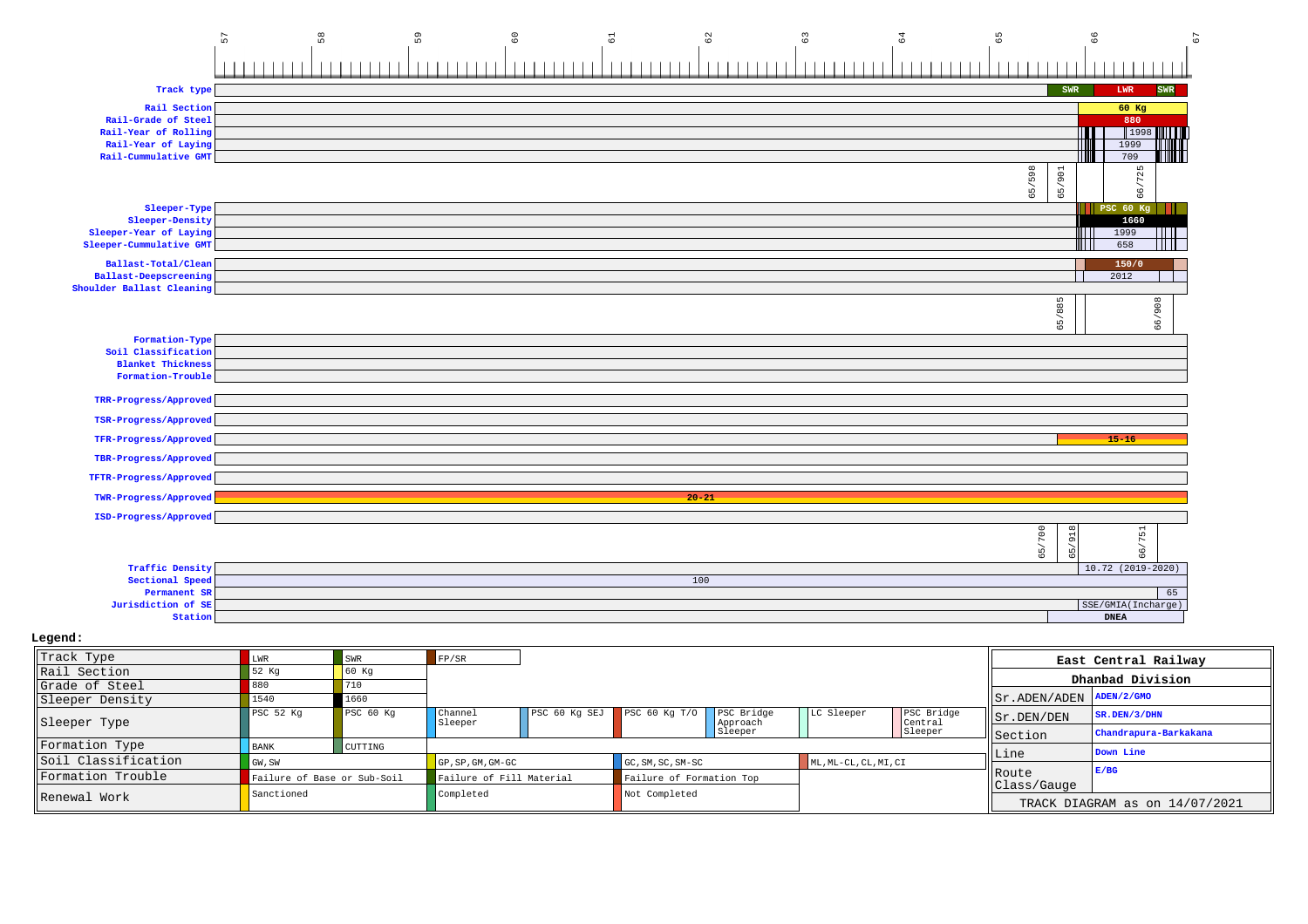

## **Legend:**

| Track Type          | T.WR                        | <b>SWR</b> | FP/SR                            |               |                          |                        |                                |                       |                                   | East Central Railway  |  |
|---------------------|-----------------------------|------------|----------------------------------|---------------|--------------------------|------------------------|--------------------------------|-----------------------|-----------------------------------|-----------------------|--|
| Rail Section        | 52 Kg                       | 60 Kg      |                                  |               |                          |                        |                                |                       |                                   | Dhanbad Division      |  |
| Grade of Steel      |                             | 710        |                                  |               |                          |                        |                                |                       |                                   |                       |  |
| Sleeper Density     | 1540                        | 1660       |                                  |               |                          |                        |                                |                       | $ Sr $ . ADEN/ADEN $ $ ADEN/2/GMO |                       |  |
| Sleeper Type        | PSC 52 Kg                   | PSC 60 Kq  | Channel<br>Sleeper               | PSC 60 Kg SEJ | PSC $60$ Kq $T/O$        | PSC Bridge<br>Approach | LC Sleeper                     | PSC Bridge<br>Central | Sr.DEN/DEN                        | SR.DEN/3/DHN          |  |
|                     |                             |            |                                  |               |                          | Sleeper                |                                | Sleeper               | Section                           | Chandrapura-Barkakana |  |
| Formation Type      | <b>BANK</b>                 | CUTTING    |                                  |               |                          |                        |                                |                       |                                   | Down Line             |  |
| Soil Classification | GW, SW                      |            | $GP$ , $SP$ , $GM$ , $GM$ - $GC$ |               | GC, SM, SC, SM-SC        |                        | ML, ML-CL, CL, MI, CI          |                       | Line                              |                       |  |
| Formation Trouble   | Failure of Base or Sub-Soil |            | Failure of Fill Material         |               | Failure of Formation Top |                        |                                |                       | <b>IRoute</b>                     | E/BG                  |  |
|                     | Sanctioned                  |            | Completed                        |               |                          | Not Completed          |                                |                       | Class/Gauge                       |                       |  |
| Renewal Work        |                             |            |                                  |               |                          |                        | TRACK DIAGRAM as on 14/07/2021 |                       |                                   |                       |  |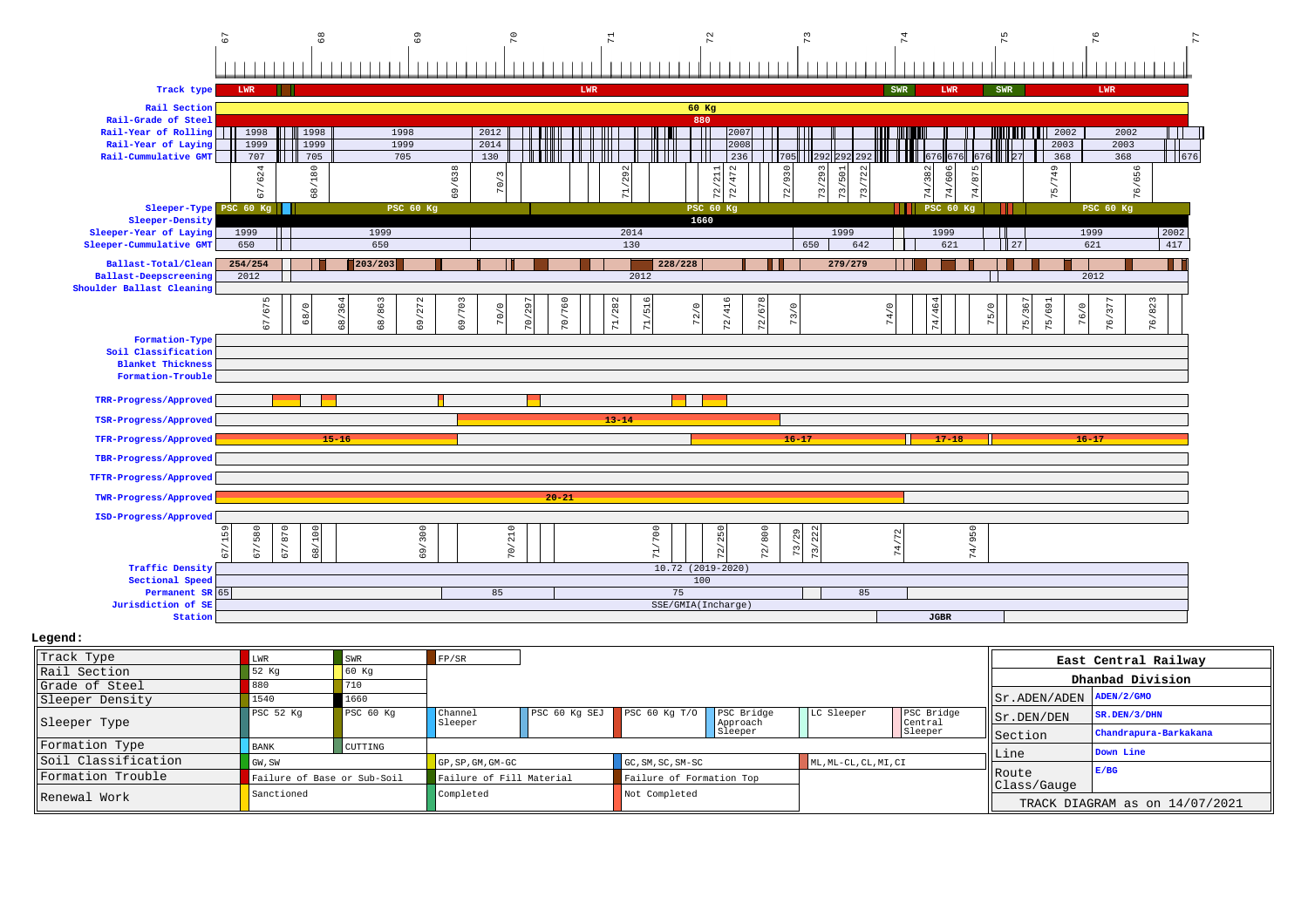|                                                    |                              |                 | 79               | $\overline{6}$                     |              | $\approx$          | $_{\rm 82}$          |                     |                        | $\overline{6}$          | 85                                                             |                | 86                                    |              |
|----------------------------------------------------|------------------------------|-----------------|------------------|------------------------------------|--------------|--------------------|----------------------|---------------------|------------------------|-------------------------|----------------------------------------------------------------|----------------|---------------------------------------|--------------|
|                                                    |                              |                 |                  |                                    |              |                    |                      |                     |                        |                         |                                                                |                |                                       |              |
|                                                    |                              |                 |                  |                                    |              |                    |                      |                     |                        |                         |                                                                |                |                                       |              |
| Track type                                         | LWR                          |                 | SWR              | SWR<br>LWR                         |              |                    | LWR                  |                     |                        | SWR                     | LWR                                                            | SWR            | LWR                                   |              |
| <b>Rail Section</b><br>Rail-Grade of Steel         |                              |                 |                  |                                    | 60 Kg<br>880 |                    |                      |                     |                        |                         |                                                                | 60 Kg<br>880   |                                       | 60 Kg<br>880 |
| Rail-Year of Rolling 1999                          |                              | 2001            | 2001             |                                    | 2001         | 2001               | 2001                 |                     | 2001                   | 2001                    | 2001                                                           |                | 2000                                  |              |
| Rail-Year of Laying                                | 1999                         | 2002            | 002              | 2002                               | 2002         | 2002               | 2002                 | 2002                |                        | 2002                    | 200                                                            |                | 2002                                  |              |
| Rail-Cummulative GMT 676                           |                              | 442             | 442              | 442                                | 437          | 437                | 432<br>432           | 432                 |                        | 422                     | 432<br>432                                                     |                | 418                                   |              |
|                                                    | 398<br>/930<br>$\mathcal{L}$ | 576<br>78/      | 326              | 79/807                             | 80/880       |                    | 82/142<br>416<br>82/ | 95<br>$\frac{8}{3}$ | 7703<br>$\overline{3}$ | /229                    | 4<br>$\mathsf{L} \Omega$<br>$\overline{85}$<br>$\overline{10}$ | 97<br>$\alpha$ |                                       | 86/746       |
| Sleeper-Type                                       | 77<br>PSC 60 Kg              |                 | 79               | <b>PSC 60 Kg</b><br>. .            |              | PSC 60 Kg          |                      |                     | PSC 60 Kg              | 84                      | <b>PSC 60 Kg</b>                                               | $\infty$<br>.  | PSC 60 Kg                             |              |
| Sleeper-Density                                    |                              |                 |                  |                                    |              | 1660               |                      |                     |                        |                         |                                                                |                | 1660                                  |              |
| Sleeper-Year of Laying                             | 2002                         | 2002            |                  | HH I<br>2002                       |              | 2002               |                      |                     | 2002                   | $2002$                  | 2002                                                           |                | $\frac{1}{2002}$                      | 2003         |
| Sleeper-Cummulative GMT                            | 417                          | 417             |                  | 417<br>$417$                       |              | 417                |                      |                     | 412                    | 412                     | Ш<br>412                                                       |                | 453                                   | 413          |
| Ballast-Total/Clean 279/279                        |                              | 300/300         |                  |                                    | 79/279       |                    | 300/300              |                     | 295/295                |                         | 279/279                                                        | 300/300        | 250/200                               |              |
| Ballast-Deepscreening<br>Shoulder Ballast Cleaning | 2012                         |                 |                  | 2012<br>2002                       | 2014         |                    | 2012                 |                     | 2014                   | 2012                    | 2014 2013                                                      | 2014           | 2014                                  |              |
|                                                    |                              |                 |                  |                                    |              |                    |                      |                     |                        |                         |                                                                |                | $\infty$                              |              |
|                                                    | 464<br>77/896                | 51<br>$\approx$ | 79/412<br>78/856 | 79/691<br>$\circ$<br>$\frac{6}{6}$ | 80/950       | 364                | 82/702               | $\circ$<br>$\sim$   | 83/820                 | 309                     | 85/0                                                           | 85/759         | 86/645<br>$\sigma$<br>$\tilde{\circ}$ |              |
|                                                    | $\sim$                       | $\overline{ }$  |                  |                                    |              | $\overline{a}$     |                      | $\sim$              |                        | $\overline{84}$         |                                                                |                | $\infty$                              |              |
| Formation-Type<br>Soil Classification              |                              |                 |                  |                                    |              |                    |                      |                     |                        |                         |                                                                |                |                                       |              |
| <b>Blanket Thickness</b>                           |                              |                 |                  |                                    |              |                    |                      |                     |                        |                         |                                                                |                |                                       |              |
| Formation-Trouble                                  |                              |                 |                  |                                    |              |                    |                      |                     |                        |                         |                                                                |                |                                       |              |
| TRR-Progress/Approved                              |                              |                 |                  |                                    |              |                    |                      |                     |                        |                         |                                                                |                |                                       |              |
| TSR-Progress/Approved                              |                              |                 |                  |                                    |              |                    |                      |                     |                        |                         |                                                                |                |                                       | $13 - 14$    |
| TFR-Progress/Approved                              |                              |                 |                  | $17 - 18$                          |              |                    |                      | $16 - 17$           |                        | $-16 - 17$              |                                                                |                | $17 - 18$                             |              |
| TBR-Progress/Approved                              |                              |                 | $13 - 14$        |                                    | $13 - 14$    |                    | $13 - 14$            |                     | $13 - 14$              | $13 - 14$               | $13 - 14$                                                      |                | $-13 - 14$                            |              |
| TFTR-Progress/Approved                             |                              |                 |                  |                                    |              |                    |                      |                     |                        |                         |                                                                |                |                                       |              |
| TWR-Progress/Approved                              |                              |                 |                  |                                    |              |                    |                      |                     |                        |                         |                                                                |                |                                       |              |
|                                                    |                              |                 |                  |                                    |              |                    |                      |                     |                        |                         |                                                                |                |                                       |              |
| ISD-Progress/Approved                              |                              |                 | $\infty$         | 5                                  |              |                    |                      |                     |                        |                         |                                                                |                | $\infty$                              |              |
|                                                    | $\subset$<br>$\alpha$        |                 | 78/81            | $\rm ^{\circ}$<br>$/$ 81           | 81/0         |                    |                      | 83/240              | 83/820                 | 390<br>84/698<br>84/227 |                                                                | 85/644         | $\circ$                               |              |
|                                                    |                              |                 |                  | $\overline{80}$<br>$\mathcal{L}$   |              |                    |                      |                     |                        | $\frac{3}{4}$           |                                                                |                | $\frac{86}{ }$                        |              |
| <b>Traffic Density</b>                             |                              |                 |                  |                                    |              |                    | $10.72$ (2019-2020)  |                     |                        |                         |                                                                |                |                                       |              |
| Sectional Speed                                    |                              |                 | 75               |                                    |              |                    | 100                  |                     |                        |                         |                                                                |                |                                       |              |
|                                                    |                              |                 |                  |                                    |              |                    |                      |                     |                        |                         |                                                                |                |                                       |              |
| Permanent SR<br>Jurisdiction of SE                 |                              |                 |                  |                                    |              | SSE/GMIA(Incharge) |                      |                     |                        |                         |                                                                |                |                                       |              |

 Track Typee Burn Barnet Bank and the SWR SWR FP/SR Rail Sectionn 52 Kg 60 Kg Grade of Steel1 880 710 Sleeper Density<u>1540 1660</u><br>PSC 52 Kg PSC Sleeper Typeg BSC 60 Kg Channel PSC 60 Kg SEJ PSC 60 Kg T/O PSC Bridge Approach SleeperLC Sleeper PSC Bridge Central SleeperFormation TypeBANK CUTTING Soil ClassificationGP, SP, GM, GM - GC GC, SM, SC, SM - SC ML, ML-CL, CL, MI, CI Formation TroubleFailure of Base or Sub-Soil Failure of Fill Material Failure of Formation Top Sanctioned Completed Not Completed Renewal Workk entitled completed Not Completed Not Completed  $\blacksquare$ **East Central RailwayDhanbad Division**Sr.ADEN/ADEN **ADEN/2/GMO** Sr.DEN/DEN **SR.DEN/3/DHN** Section **Chandrapura-Barkakana** Line **Down Line** Route Class/Gauge TRACK DIAGRAM as on 14/07/2021**E/BG**